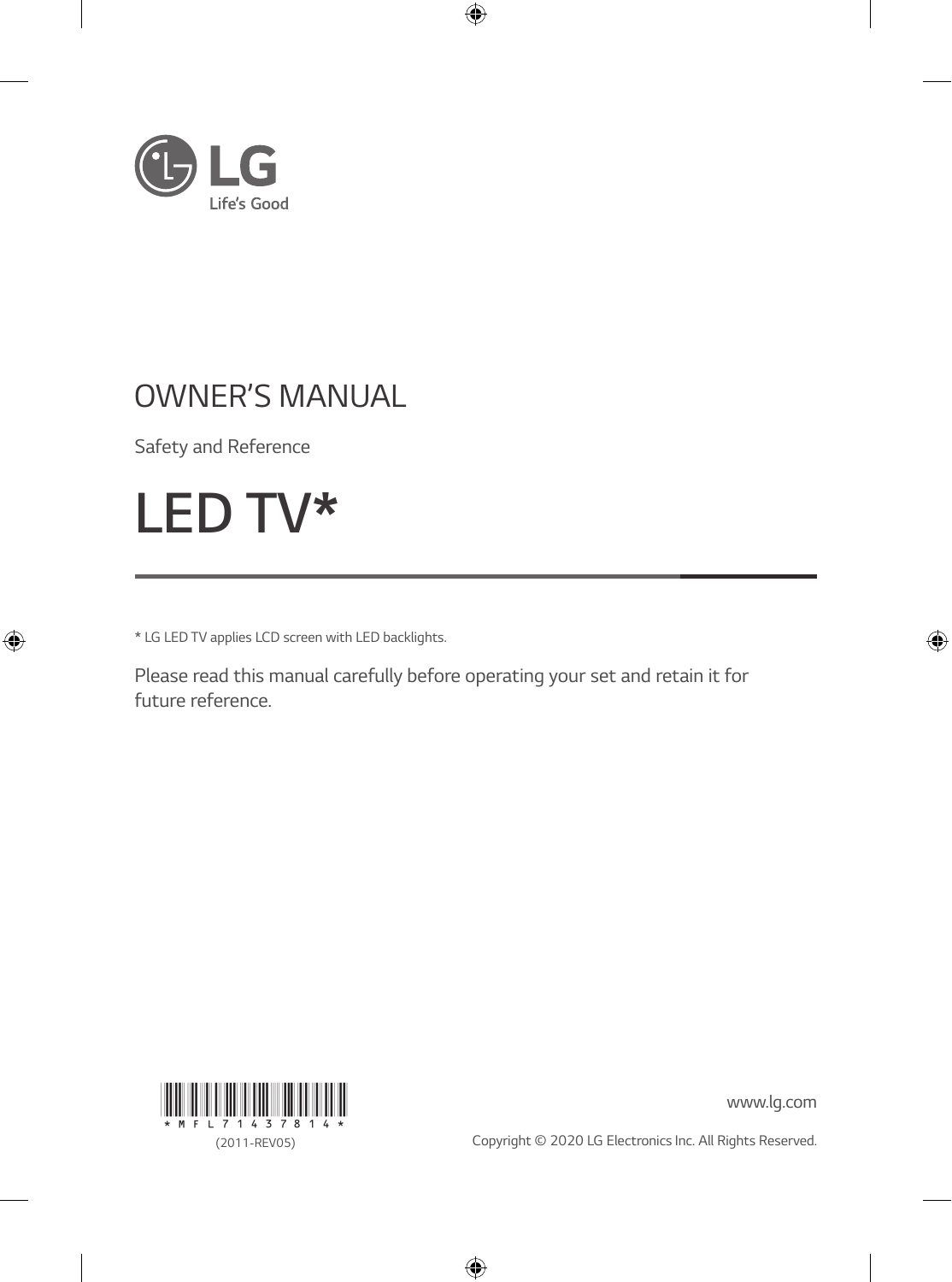# **Warning! Safety Instructions**





CAUTION: TO REDUCE THE RISK OF ELECTRIC SHOCK, DO NOT REMOVE COVER (OR BACK). NO USER-SERVICEABLE PARTS INSIDE. REFER TO QUALIFIED SERVICE PERSONNEL.

This symbol is intended to alert the user to the presence of  $\Delta$ uninsulated "dangerous voltage" within the product's enclosure that may be of sufficient magnitude to constitute a risk of electric shock to persons.

This symbol is intended to alert the user to the presence of important operating and maintenance (servicing) instructions in the literature accompanying the appliance. WARNING: TO REDUCE THE RISK OF FIRE AND ELECTRIC SHOCK, DO NOT EXPOSE THIS PRODUCT TO RAIN OR MOISTURE.

- TO PREVENT THE SPREAD OF FIRE, KEEP CANDLES OR OTHER ITEMS WITH OPEN FLAMES AWAY FROM THIS PRODUCT AT ALL TIMES.
- **Do not place the TV and/or remote control in the following environments:**
- Keep the product away from direct sunlight.
- An area with high humidity such as a bathroom
- Near any heat source such as stoves and other devices that produce heat.
- Near kitchen counters or humidifiers where they can easily be exposed to steam or oil.
- An area exposed to rain or wind.
- Do not expose to dripping or splashing and do not place objects filled with liquids, such as vases, cups, etc. on or over the apparatus (e.g., on shelves above the unit).
- Near flammable objects such as gasoline or candles, or expose the TV to direct air conditioning.
- Do not install in excessively dusty places.

Otherwise, this may result in fire, electric shock, combustion/ explosion, malfunction or product deformation.

#### • **Ventilation**

- Install your TV where there is proper ventilation. Do not install in a confined space such as a bookcase.
- Do not install the product on a carpet or cushion.
- Do not block or cover the product with cloth or other materials while unit is plugged in.
- Take care not to touch the ventilation openings. When watching the TV for a long period, the ventilation openings may become hot.
- Protect the power cord from physical or mechanical abuse, such as being twisted, kinked, pinched, closed in a door, or walked upon. Pay particular attention to plugs, wall outlets, and the point where the cord exits the device.
- Do not move the TV whilst the Power cord is plugged in.
- Do not use a damaged or loosely fitting power cord.
- Be sure to grasp the plug when unplugging the power cord. Do not pull on the power cord to unplug the TV.
- Do not connect too many devices to the same AC power outlet as this could result in fire or electric shock.
- **Disconnecting the Device from the Main Power**
- The power plug is the disconnecting device. In case of an emergency, the power plug must remain readily accessible.
- Do not let your children climb or cling onto the TV. Otherwise, the TV may fall over, which may cause serious injury.
- **Outdoor Antenna Grounding** (Can differ by country):
- If an outdoor antenna is installed, follow the precautions below. An outdoor antenna system should not be located in the vicinity of overhead power lines or other electric light or power circuits, or where it can come in contact with such power lines or circuits as death or serious injury can occur.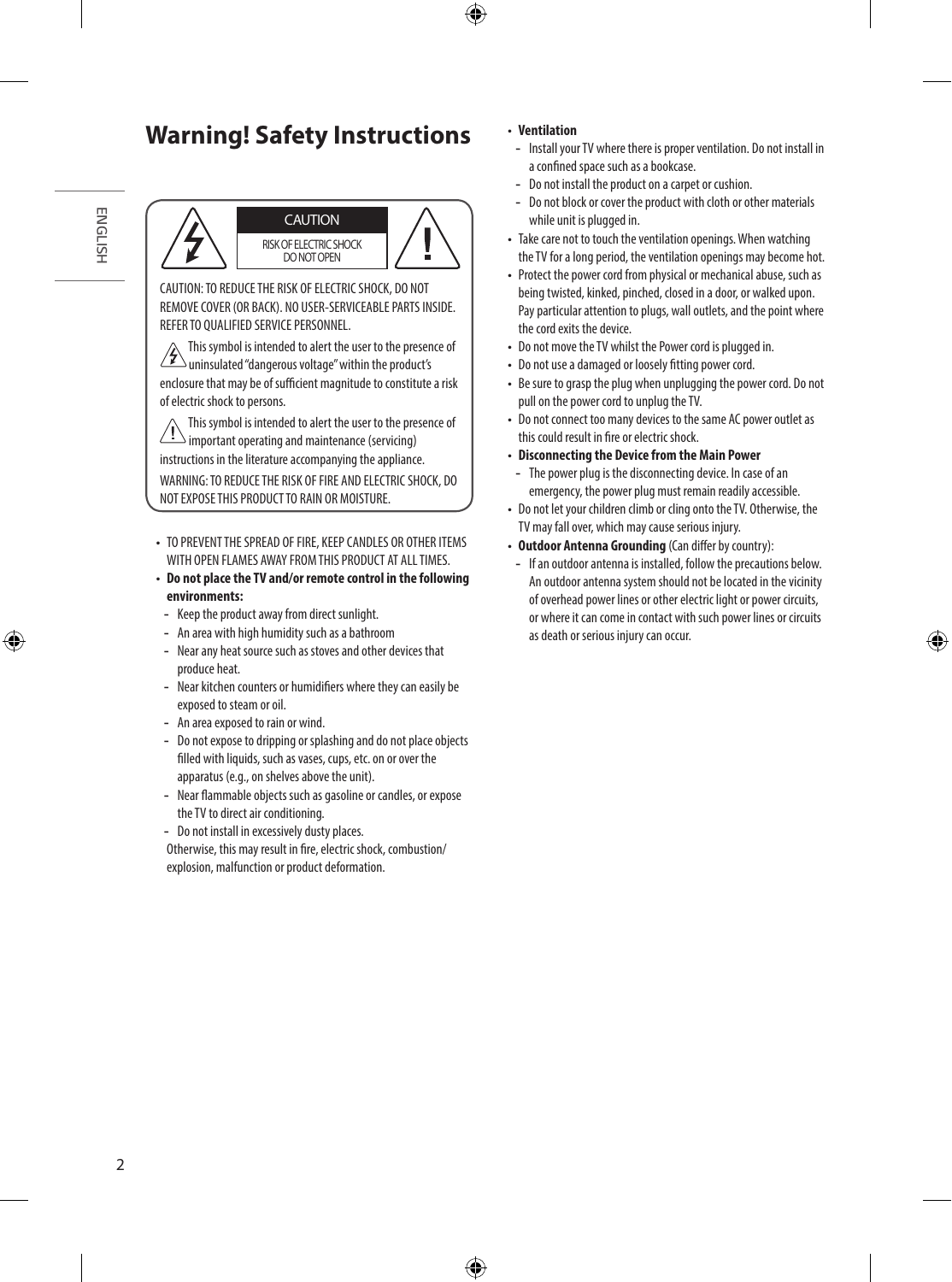- **Grounding** (Except for devices which are not grounded.)
- TV with a three-prong grounded AC plug must be connected to a three-prong grounded AC outlet. Ensure that you connect the earth ground wire to prevent possible electric shock.
- Never touch this apparatus or antenna during a lightning storm. You may be electrocuted.
- Make sure the power cord is connected securely to the TV and wall socket if not secured damage to the Plug and socket may occur and in extreme cases a fire may break out.
- Do not insert metallic or inflammable objects into the product. If a foreign object is dropped into the product, unplug the power cord and contact the customer service.
- Do not touch the end of the power cord while it is plugged in. You may be electrocuted.
- **If any of the following occur, unplug the product immediately and contact your local customer service.**
	- The product has been damaged.
	- If water or another substance enters the product (like an AC adapter, power cord, or TV).
	- If you smell smoke or other odors coming from the TV
- When lightning storms or when unused for long periods of time. Even the TV is turned off by remote control or button, AC power source is connected to the unit if not unplugged in.
- Do not use high voltage electrical equipment near the TV (e.g., a bug zapper). This may result in product malfunction.
- Do not attempt to modify this product in any way without written authorization from LG Electronics. Accidental fire or electric shock can occur. Contact your local customer service for service or repair. Unauthorized modification could void the user's authority to operate this product.
- Use only an authorized attachments / accessories approved by LG Electronics. Otherwise, this may result in fire, electric shock, malfunction, or product damage.
- Never disassemble the AC adapter or power cord. This may result in fire or electric shock.
- Handle the adapter carefully to avoid dropping or striking it. An impact could damage the adapter.
- To reduce the risk of fire or electrical shock, do not touch the TV with wet hands. If the power cord prongs are wet or covered with dust, dry the power plug completely or wipe dust off.

#### • **Batteries**

- Store the accessories (battery, etc.) in a safe location out of the reach of children.
- Do not short circuit, disassemble, or allow the batteries to overheat. Do not dispose of batteries in a fire. Batteries should not be exposed to excessive heat.
- Caution: Risk of fire or explosion if the battery is replaced by an incorrect type.

#### • **Moving**

- When moving, make sure the product is turned off, unplugged, and all cables have been removed. It may take 2 or more people to carry larger TVs. Do not press or put stress on the front panel of the TV. Otherwise, this may result in product damage, fire hazard or injury.
- Keep the packing anti-moisture material or vinyl packing out of the reach of children.
- Do not allow an impact shock, any objects to fall into the product, and do not drop anything onto the screen.
- Do not press strongly upon the panel with a hand or a sharp object such as a nail, pencil, or pen, or make a scratch on it. It may cause damage to screen.
- **Cleaning**
	- When cleaning, unplug the power cord and wipe gently with a soft/dry cloth. Do not spray water or other liquids directly on the TV. Do not clean your TV with chemicals including glass cleaner, any type of air freshener, insecticide, lubricants, wax (car, industrial), abrasive, thinner, benzene, alcohol etc., which can damage the product and/or its panel. Otherwise, this may result in electric shock or product damage.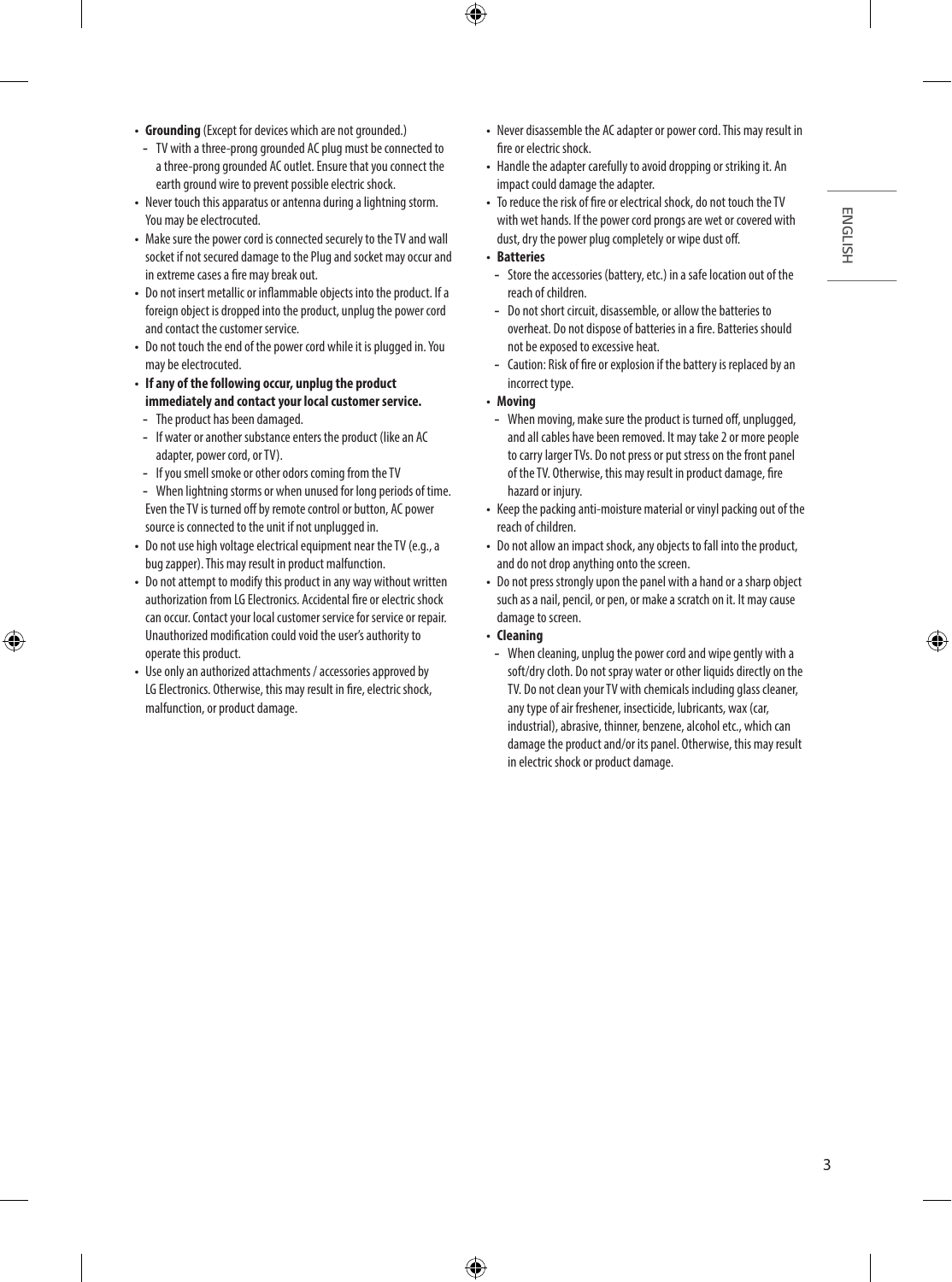# **Preparing**

### **Separate Purchase**

- If the TV is turned on for the first time after it was shipped from the factory, initialization of the TV may take a few minutes.
- Image shown may differ from your TV.
- Your TV's OSD (On Screen Display) may differ slightly from that shown in this manual.
- The available menus and options may differ from the input source or product model that you are using.
- New features may be added to this TV in the future.
- The device must be easily accessed to a location outlet near the access. Some devices are not made by turning on / off button, turning off the device and unplugging the power cord.
- The items supplied with your product may vary depending on the model.
- Product specifications or contents of this manual may be changed without prior notice due to upgrade of product functions.
- For an optimal connection, HDMI cables and USB devices should have bezels less than 10 mm thick and 18 mm width. Use an extension cable that supports USB 2.0 if the USB cable or USB memory stick does not fit into your TV's USB port.





- Use a certified cable with the HDMI logo attached.
- If you do not use a certified HDMI cable, the screen may not display or a connection error may occur.
- Recommended HDMI Cable Types
- Ultra High Speed HDMI®/™ cable (3 m or less)

Separate purchase items can be changed or modified for quality improvement without any notification. Contact your dealer to buy these items. These devices only work with certain models.

The model name or design may be changed depending on the upgrade of product functions, manufacturer's circumstances or policies.

### **Magic Remote Control**

### **MR20GA**

Check whether your TV model supports Bluetooth in the Wireless Module Specification to verify whether it can be used with the Magic Remote.

### **Wall Mounting Bracket**

#### (Depending on model)

Make sure to use screws and wall mount bracket that meet the VESA standard. Standard dimensions for the wall mount kits are described in the following table.



| Model                     | 50UN69*<br>43UN71*<br>43/50UN72*<br>43/50UN73*<br>43UN74*<br>50UN80*<br>43/50UN81* | 49/55UN71*<br>49/55UN72*<br>49/55UN73*<br>49/55UN74*<br>55UN80*<br>55UN81* |
|---------------------------|------------------------------------------------------------------------------------|----------------------------------------------------------------------------|
| VESA (A x B) (mm)         | 200 x 200                                                                          | 300 x 300                                                                  |
| <b>Standard screw</b>     | M <sub>6</sub>                                                                     | M <sub>6</sub>                                                             |
| <b>Number of screws</b>   | 4                                                                                  | 4                                                                          |
| <b>Wall mount bracket</b> | <b>LSW240B</b><br><b>MSW240</b>                                                    | <b>OLW480B</b><br><b>MSW240</b>                                            |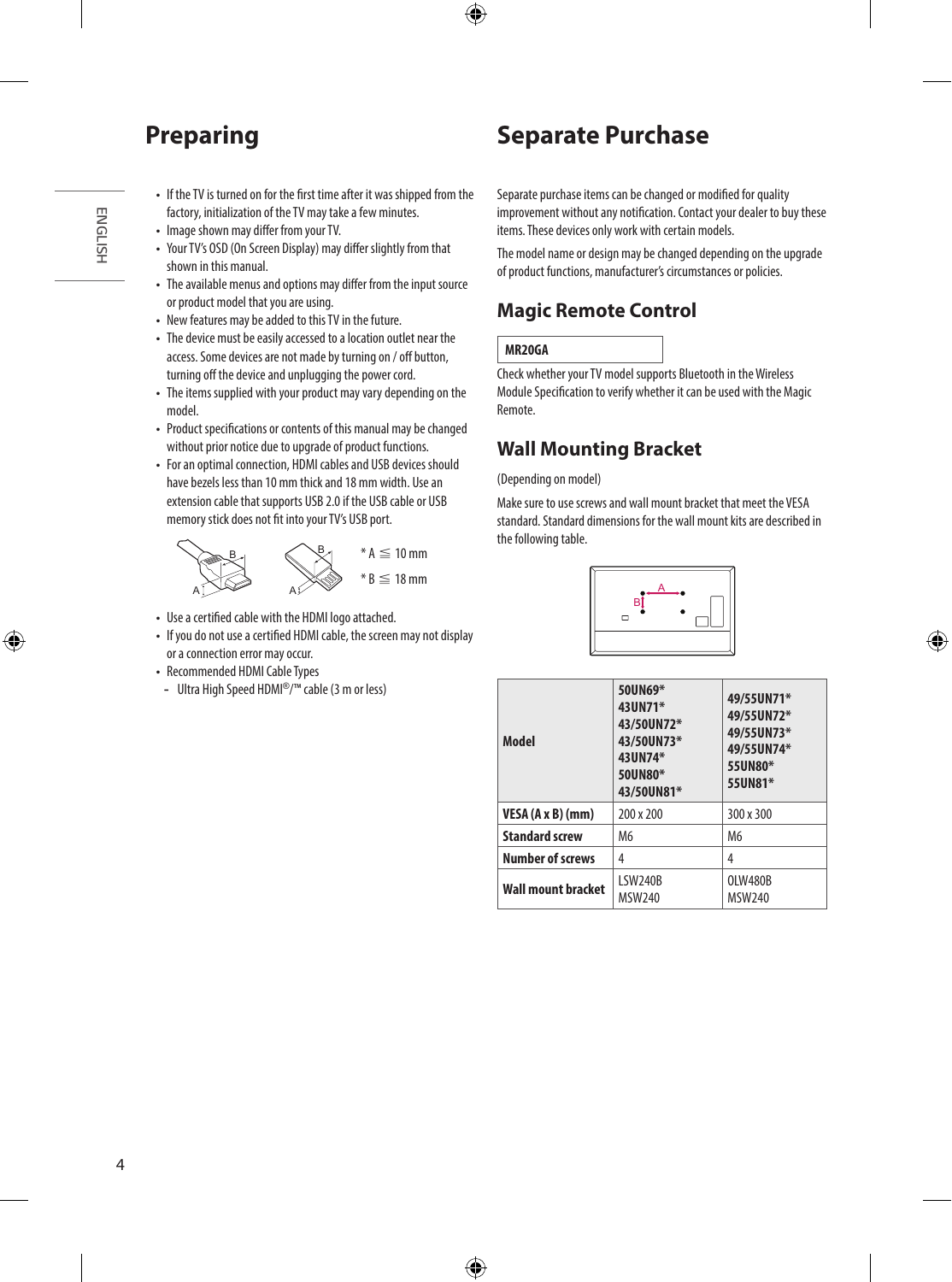| <b>Model</b>              | 60/65UN71*<br>65UN72*<br>65UN73*<br>65UN74*<br>65UN80*<br>65UN81* | 70UN70*<br>75UN71*<br>75UN72*<br>70UN73*<br>75/82/86UN80*<br>75/82/86UN81* |
|---------------------------|-------------------------------------------------------------------|----------------------------------------------------------------------------|
| $VESA (A \times B) (mm)$  | 300 x 300                                                         | 600 x 400                                                                  |
| <b>Standard screw</b>     | M6                                                                | M <sub>8</sub>                                                             |
| <b>Number of screws</b>   | 4                                                                 | 4                                                                          |
| <b>Wall mount bracket</b> | <b>OLW480B</b>                                                    | <b>LSW640B</b>                                                             |

# **Lifting and moving the TV**

Please note the following advice to prevent the TV from being scratched or damaged and for safe transportation regardless of its type and size.

- It is recommended to move the TV in the box or packing material that the TV originally came in.
- Before moving or lifting the TV, disconnect the power cord and all cables.
- When holding the TV, the screen should face away from you to avoid damage.



• Hold the top and bottom of the TV frame firmly. Make sure not to hold the transparent part, speaker, or speaker grill area.



- When transporting a large TV, there should be at least 2 people.
- When transporting the TV by hand, hold the TV as shown in the following illustration.



- When transporting the TV, do not expose the TV to jolts or excessive vibration.
- When transporting the TV, keep the TV upright, never turn the TV on its side or tilt towards the left or right.
- Do not apply excessive pressure to cause flexing / bending of frame chassis as it may damage screen.
- When handling the TV, be careful not to damage the protruding buttons.
	- Avoid touching the screen at all times, as this may result in damage to the screen.
		- When attaching the stand to the TV set, place the screen facing down on a cushioned table or flat surface to protect the screen from scratches.

### **Mounting on the Table**

/I\

- 1 Lift and tilt the TV into its upright position on a table.
	- Leave a 10 cm (minimum) space from the wall for proper ventilation.



(Depending on model)

2 Connect the power cord to a wall outlet.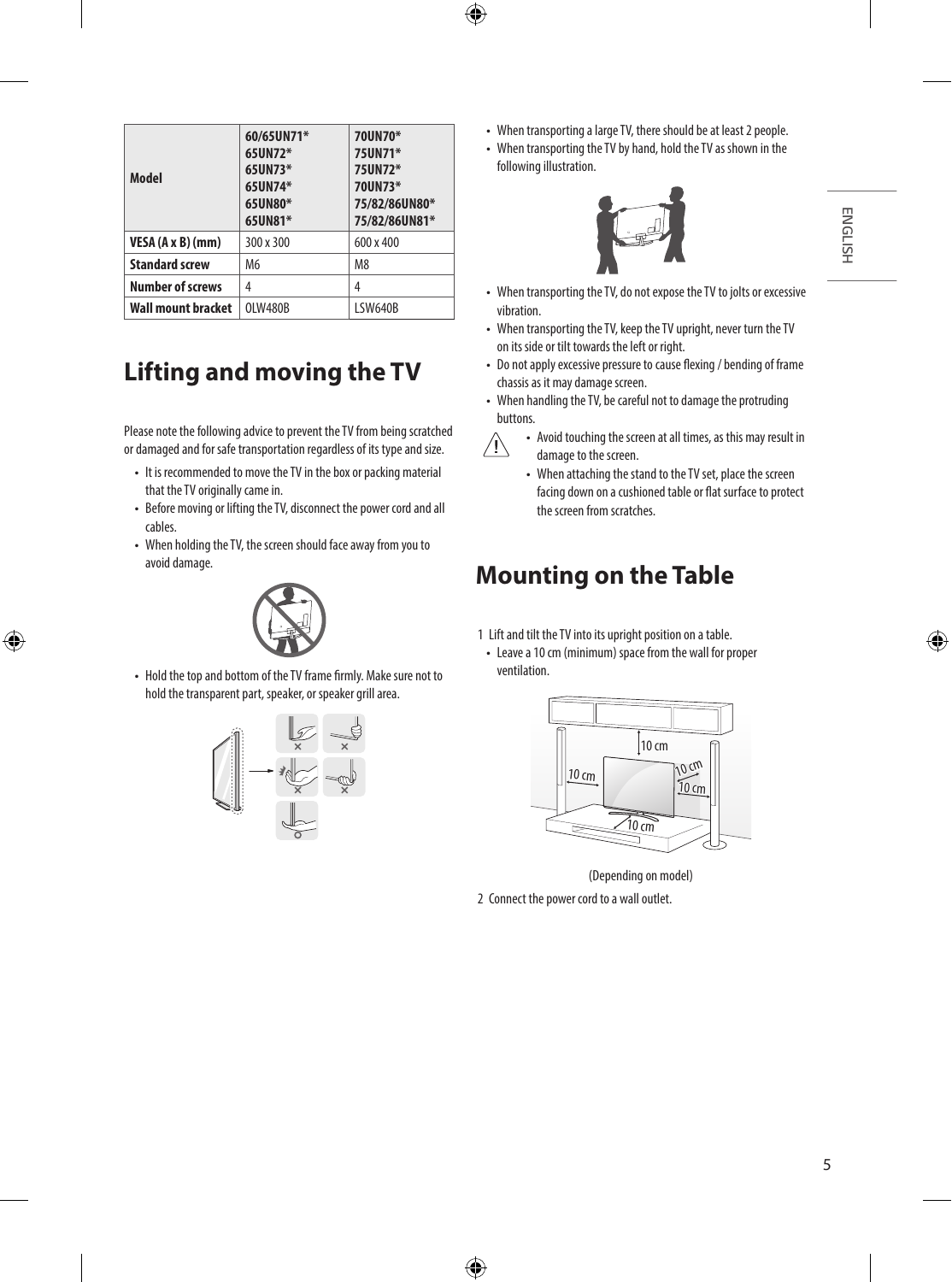- Do not apply foreign substances (oils, lubricants, etc.) to the screw parts when assembling the product. (Doing so may damage the product.)
	- If you install the TV on a stand, you need to take actions to prevent the product from overturning. Otherwise, the product may fall over, which may cause injury.
	- Do not use any unapproved items to ensure the safety and product life span.
	- Any damage or injuries caused by using unapproved items are not covered by the manufacturer's warranty.
	- Make sure that the screws are inserted correctly and fastened securely. (If they are not fastened securely enough, the TV may tilt forward after being installed.) Do not use too much force and over tighten the screws; otherwise screw may be damaged and not tighten correctly.
	- If a television is not positioned in a sufficiently stable location, it can be potentially hazardous due to falling. Many injuries, particularly to children, can be avoided by taking simple precautions such as:
		- Using cabinets or stands recommended by the manufacturer of the television.
	- Only using furniture that can safely support the television.
	- Ensuring the television is not overhanging the edge of the supporting furniture.
	- Not placing the television on tall furniture (for example, cupboards or bookcases) without anchoring both the furniture and the television to a suitable support.
	- Not standing the televisions on cloth or other materials placed between the television and supporting furniture.
	- Educating children about the dangers of climbing on furniture to reach the television or its controls.

### **Securing TV to the Wall**



(Depending on model)

- 1 Insert and tighten the eye-bolts, or TV brackets and bolts on the back of the TV.
	- If there are bolts inserted at the eye-bolts position, remove the bolts first.
- 2 Mount the wall brackets with the bolts to the wall. Match the location of the wall bracket and the eye-bolts on the rear of the TV.
- 3 Connect the eye-bolts and wall brackets tightly with a sturdy rope. Make sure to keep the rope horizontal with the flat surface.
	- Use a platform or cabinet that is strong and large enough to support the TV securely.
	- Brackets, bolts and ropes are not provided. You can obtain additional accessories from your local dealer.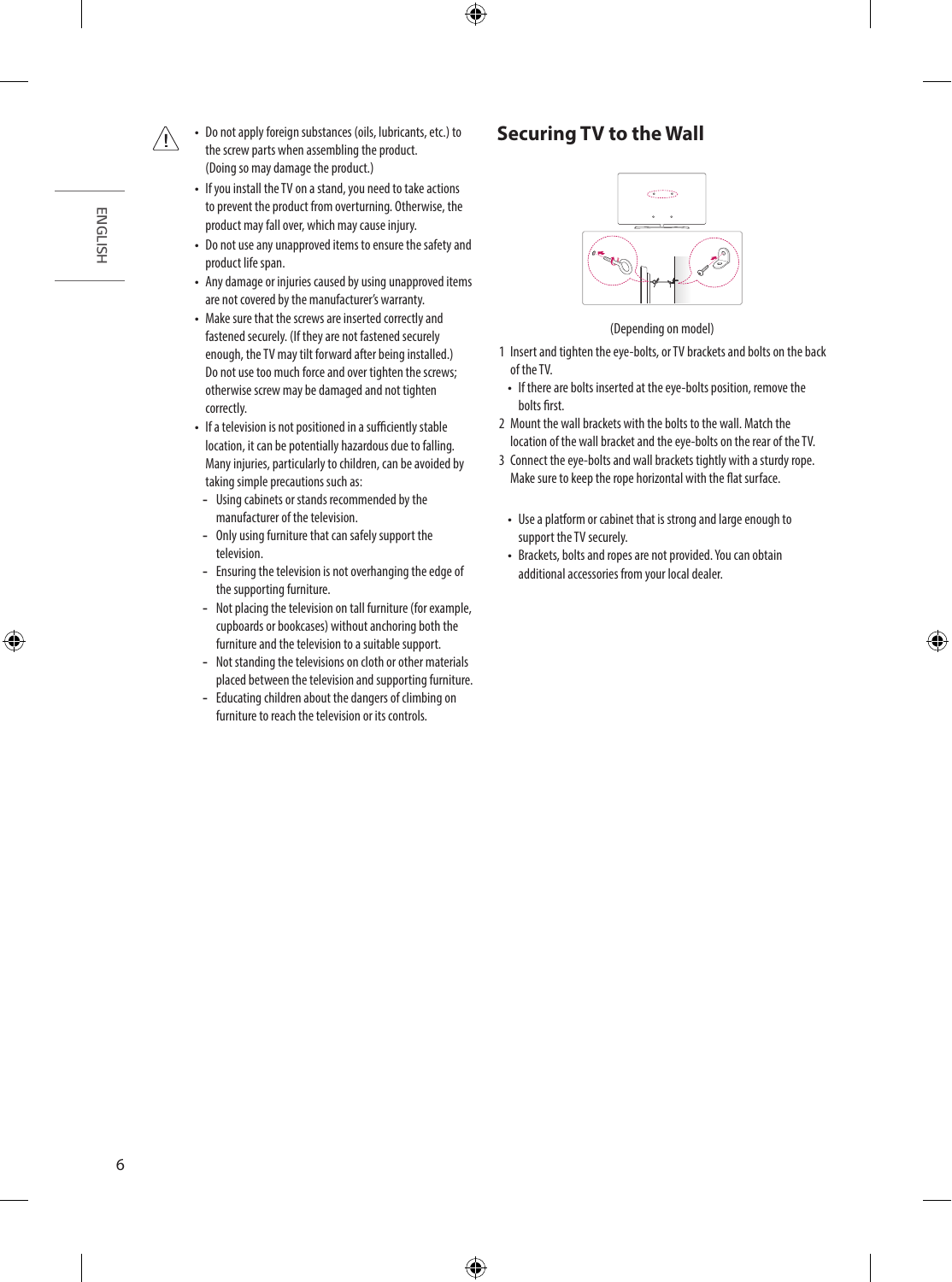## **Mounting to the Wall**

Attach an optional wall mount bracket at the rear of the TV carefully and install the wall mount bracket on a solid wall perpendicular to the floor. When you attach the TV to other building materials, please contact qualified personnel. LG recommends that wall mounting be performed by a qualified professional installer. We recommend the use of LG's wall mount bracket. LG's wall mount bracket is easy to move with cables connected. When you do not use LG's wall mount bracket, please use a wall mount bracket where the device is adequately secured to the wall with enough space to allow connectivity to external devices. It is advised to connect all the cables before installing fixed wall mounts.



(Depending on model)

- Remove the stand before installing the TV on a wall mount  $\sqrt{N}$ by performing the stand attachment in reverse.
	- For more information of screws and wall mount bracket, refer to the Separate purchase.
	- If you intend to mount the product to a wall, attach VESA standard mounting interface (optional parts) to the back of the product. When you install the set to use the wall mounting bracket (optional parts), fix it carefully so as not to drop.
	- When mounting a TV on the wall, make sure not to install the TV by hanging the power and signal cables on the back of the TV.
	- Do not install this product on a wall if it could be exposed to oil or oil mist. This may damage the product and cause it to fall.



 $\bigwedge$ 

• Do not use a sharp object when you detached the cable cover. This could damage the cable or the cabinet. It may also cause personal harm. (Depending on model)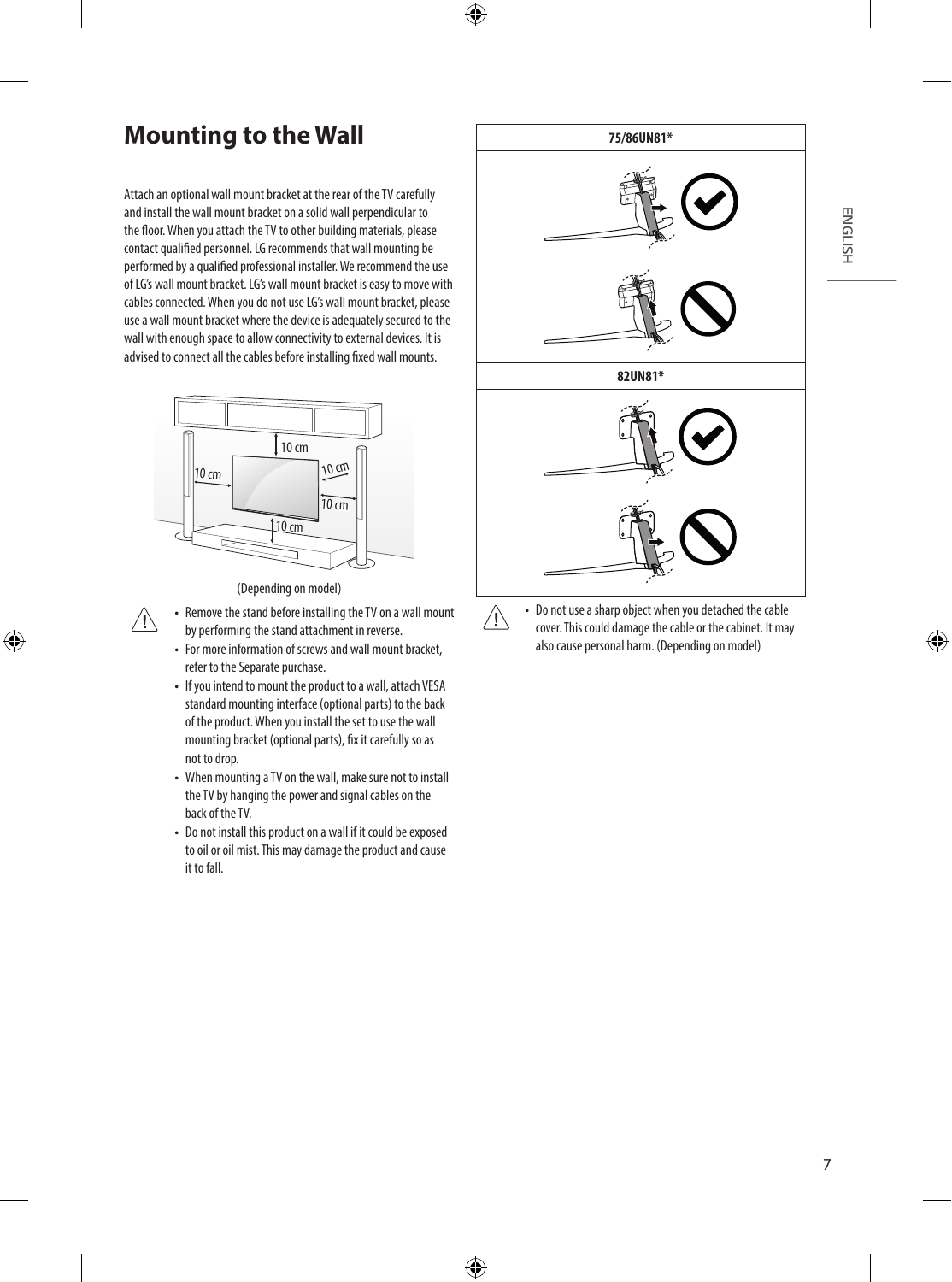• When installing the wall mounting bracket, it is recommended to cover the stand hole using tape, in order to prevent the influx of dust and insects. (Depending on model)



# **Connections**

Connect various external devices to the TV and switch input modes to select an external device. For more information of external device's connection, refer to the manual provided with each device.

### **Antenna/Cable**

Connect the TV to a wall antenna socket with an RF cable (75 Ω).

- Use a signal splitter to use more than 2 TVs.
- If the image quality is poor, install a signal amplifier properly to improve the image quality.
- If the image quality is poor with an antenna connected, try to realign the antenna in the correct direction.
- An antenna cable and converter are not supplied.
- For a location that is not supported with ULTRA HD broadcasting, this TV cannot receive ULTRA HD broadcasts directly.

### **Satellite dish**

Connect the TV to a satellite dish to a satellite socket with a satellite RF cable (75 Ω). (Depending on model)

### **CI module**

View the encrypted (pay) services in digital TV mode. (Depending on model)

- Check if the CI module is inserted into the PCMCIA card slot in the right direction. If the module is not inserted properly, this can cause damage to the TV and the PCMCIA card slot.
- If the TV does not display any video and audio when  $CI + CAM$  is connected, please contact to the Terrestrial/Cable/Satellite Service Operator.

### **Other connections**

Connect your TV to external devices. For the best picture and audio quality, connect the external device and the TV with the HDMI cable. Some separate cable is not provided.

#### **HDMI**

- When connecting the HDMI cable, the product and external devices should be turned off and unplugged.
- Supported HDMI Audio format: (Depending on model) True HD (48 kHz), Dolby Digital / Dolby Digital Plus (32 kHz / 44.1 kHz / 48 kHz), PCM (32 kHz / 44.1 kHz / 48 kHz / 96 kHz / 192 kHz)
- $\langle \bigcirc \rangle \rightarrow$  [Picture]  $\rightarrow$  [Additional Settings]  $\rightarrow$  [HDMI Ultra HD Deep Colour]
	- (Only 82/86UN80\*, 82/86UN81\*)
- On: Support 4K @ 50/60 Hz (4:4:4, 4:2:2, 4:2:0), <3,4 port Only> 4K @ 100/120 Hz (4:4:4, 4:2:2, 4:2:0)
- Off: Support 4K @ 50/60 Hz (4:2:0) (Except for 82/86UN80\*, 82/86UN81\*)
- On: Support 4K @ 50/60 Hz (4:4:4, 4:2:2, 4:2:0)
- Off: Support 4K @ 50/60 Hz (4:2:0)
- If the device connected to Input Port also supports Ultra HD Deep Colour, your picture may be clearer. However, if the device doesn't support it, it may not work properly. In that case, connect the device to a different HDMI port or change the TV's [HDMI Ultra HD Deep Colour] setting to off.

### **USB**

Some USB Hubs may not work. If a USB device connected using a USB Hub is not detected, connect it to the USB port on the TV directly.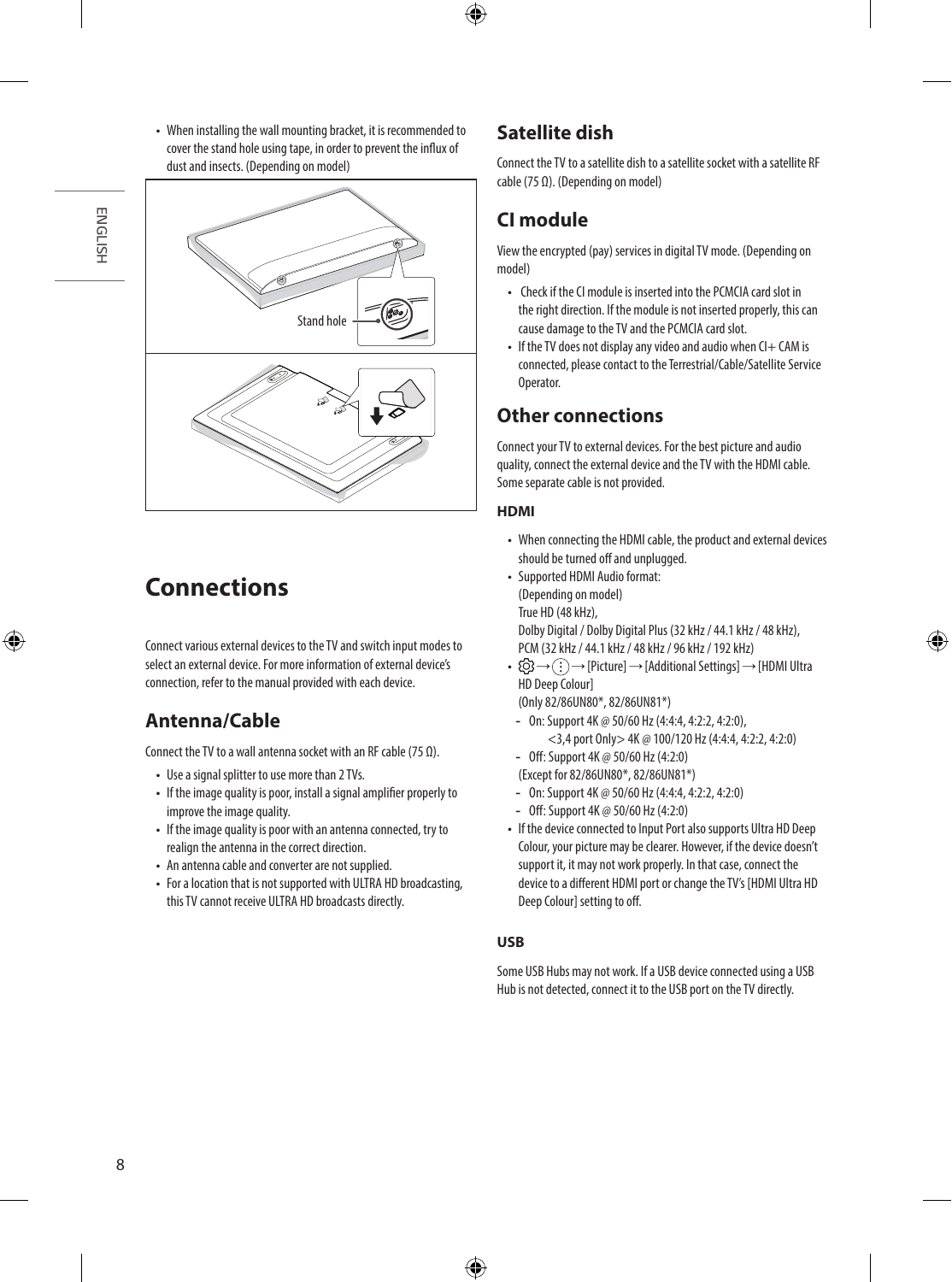#### **External Devices**

Available external devices are: Blu-ray player, HD receivers, DVD players, VCRs, audio systems, USB storage devices, PC, gaming devices, and other external devices.

- The external device connection may differ from the model.
- Connect external devices to the TV regardless of the order of the TV port.
- If you record a TV program on a Blu-ray/DVD recorder or VCR, make sure to connect the TV signal input cable to the TV through a DVD recorder or VCR. For more information of recording, refer to the manual provided with the connected device.
- Refer to the external equipment's manual for operating instructions.
- If you connect a gaming device to the TV, use the cable supplied with the gaming device.
- In PC mode, there may be noise associated with the resolution, vertical pattern, contrast or brightness. If noise is present, change the PC output to another resolution, change the refresh rate to another rate or adjust the brightness and contrast on the [Picture] menu until the picture is clear.
- In PC mode, some resolution settings may not work properly depending on the graphics card.
- If ULTRA HD content is played on your PC, video or audio may become disrupted intermittently depending on your PC's performance. (Depending on model)
- When connecting via a wired LAN, it is recommended to use a CAT 7 cable. (Only when LAN port is provided.)

### **Using Button**

You can simply operate the TV functions, using the button.



#### **Basic functions**



Power On (Press) Power Off<sup>1</sup> (Press and Hold) Menu Control (Press<sup>2</sup>) Menu Selection (Press and Hold <sup>3</sup>)

- 1 All running apps will close, and any recording in progress will stop.
- 2 You can access and adjust the menu by pressing the button when TV is on.
- 3 You can use the function when you access menu control.

#### **Adjusting the menu**

When the TV is turned on, press the  $\Phi$  button one time. You can adjust the Menu items using the button.

| $^{\prime}$ | Turns the power off.                         |
|-------------|----------------------------------------------|
| ⊂           | Changes the input source.                    |
|             | Adjusts the volume level.                    |
|             | $\sim$ Scrolls through the saved programmes. |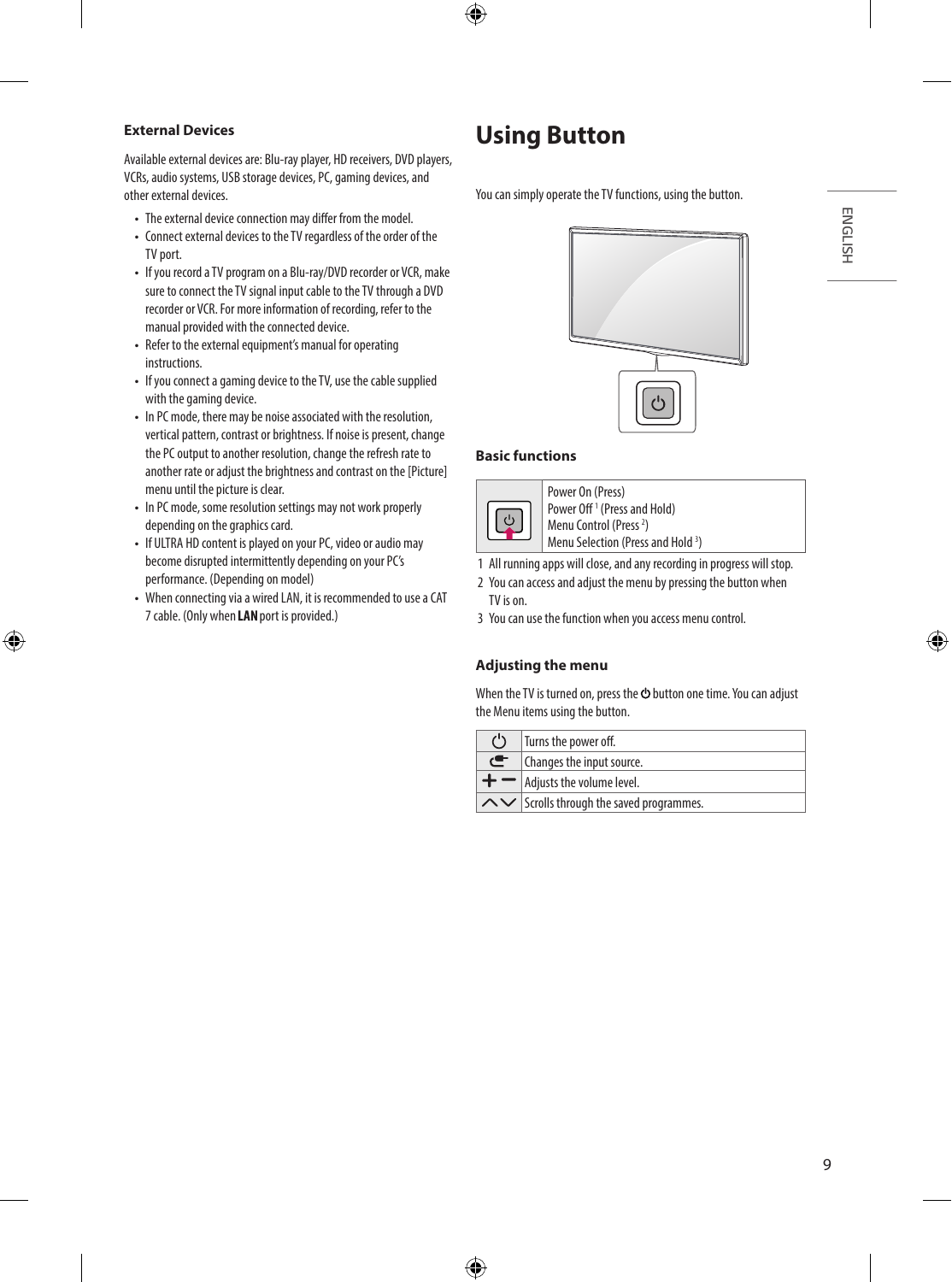# **Using Remote Control**

**ENGLISH** *ENGLISH\_Index*

(Depending on model)

The descriptions in this manual are based on the buttons on the remote control. Please read this manual carefully and use the TV correctly.

To replace batteries, open the battery cover, replace batteries (1.5 V AAA) matching the  $\bigoplus$  and  $\bigodot$  ends to the label inside the compartment, and close the battery cover. To remove the batteries, perform the installation actions in reverse.

Make sure to point the remote control toward the remote control sensor on the TV.



(Some buttons and services may not be provided depending on models or regions.)

#### **(POWER)** Turns the TV on or off.

**TV/RAD**  $\tilde{=}$ / $\Xi$  Selects Radio, TV and DTV programme. , **(SEARCH)** Check for recommended content. (Some recommended services may not be available in some countries.)

Search for content such as TV programmes, movies and other videos, or perform a web search by entering text in the search bar. (Depending on model)

SUBTITLE Recalls your preferred subtitle in digital mode.

**(Q. Settings)** Accesses the Quick Settings.

**(INPUT)** Changes the input source. **Number buttons** Enters numbers.

 $\mathbf{S}^*$  Accesses the [Quick Help].

**LIST** Accesses the saved programmes list.

, **(MORE ACTIONS)** Displays more remote control functions. (Depending on model)

OUICK ACCESS\*\*, OUICK ACCESS/\* \*\* Edits OUICK ACCESS, (Depending on model)

- QUICK ACCESS is a feature that allows you to enter a specified app or Live TV directly by pressing and holding the number buttons.

 $\leftarrow$   $\leftarrow$  Adjusts the volume level.

AD, AD/\* Audio descriptions function will be enabled. (Depending on model)

FAV Accesses your favourite programme list.

**GUIDE** Shows programme guide.

**(MUTE)** Mutes all sounds.

**(MUTE)** Accesses the [Accessibility] menu.

 $\triangle \boxplus \diamondsuit$  Scrolls through the saved programmes.

**11. 1 A** Streaming Service buttons Connects to the Video

Streaming Service. (Depending on model)

**(HOME)** Accesses Home menu.

**(f)**<sup>\*\*</sup> (HOME) Shows the previous history.

**BACK** Returns to the previous level.

**EXIT** Clears on-screen displays and returns to TV viewing.

**Navigation buttons (up/down/left/right)** Scrolls through menus or options.

**(OK)** Selects menus or options and confirms your input.

**TEXT, T.OPT (Teletext buttons)** These buttons are used for teletext.

Q.MENU/\* Accesses the Quick menus. (Depending on model) REC, REC/\* Starts to record and displays record menu. (Only Time Machine<sup>Ready</sup> supported model) (Depending on model)

**(Control buttons)** Controls media contents.

 $\Box$ ,  $\Box$ ,  $\Box$ ),  $\Box$  These access special functions in some menus.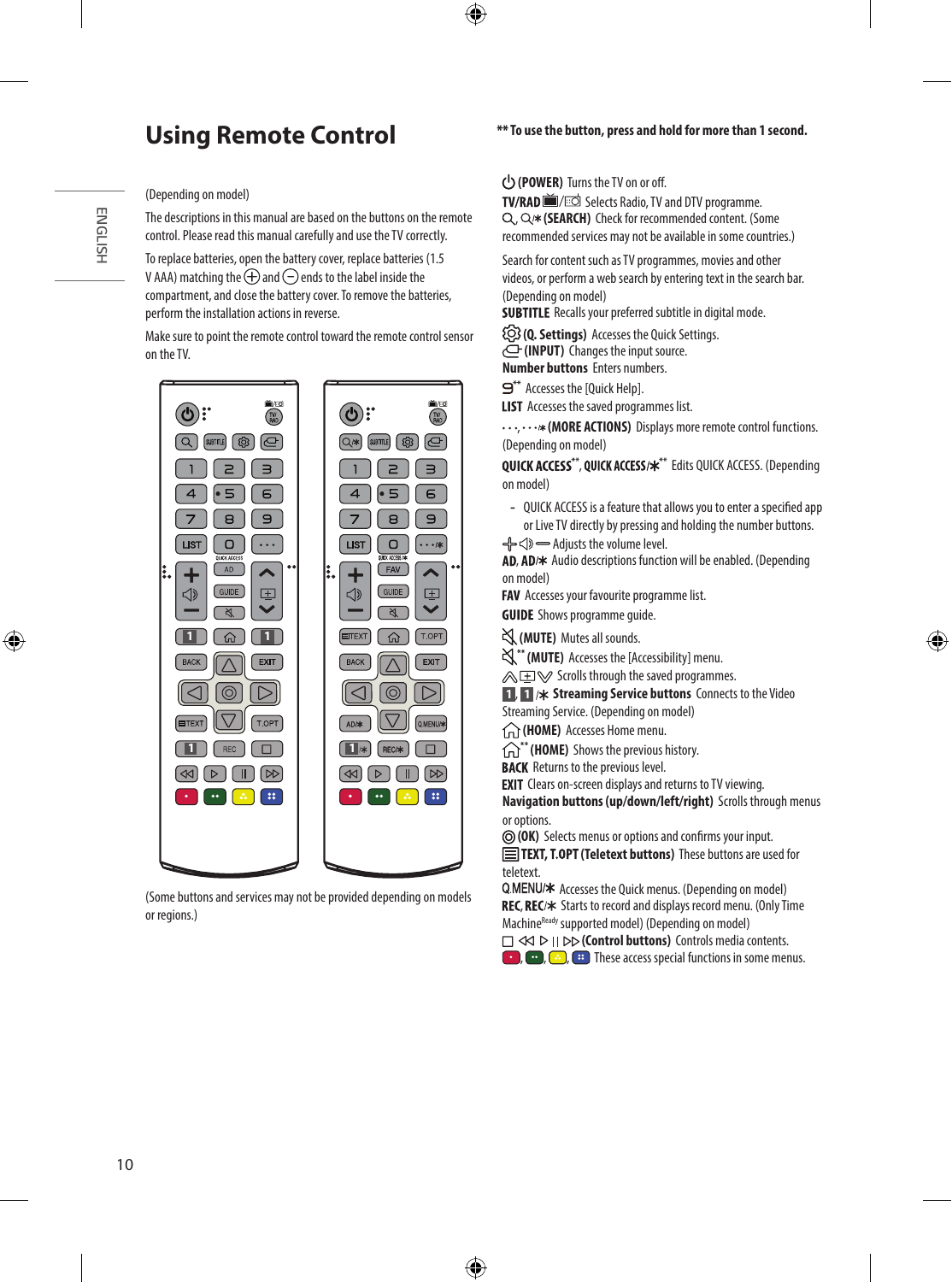# **Using Magic Remote Control**

#### (Depending on model)

The descriptions in this manual are based on the buttons on the remote control. Please read this manual carefully and use the TV correctly.

When the message [Magic Remote battery is low. Please change the battery.] is displayed, replace the battery.

To replace batteries, open the battery cover, replace batteries (1.5 V AA) matching the  $\bigoplus$  and  $\bigodot$  ends to the label inside the compartment, and close the battery cover. Be sure to point the magic remote toward the remote control sensor on the TV. To remove the batteries, perform the installation actions in reverse.



(Some buttons and services may not be provided depending on models or regions.)

#### **(POWER)** Turns the TV on or off.

**(STB POWER)** You can turn your set-top box on or off by adding the set-top box to the universal remote control for your TV. **Number buttons** Enters numbers.

- $\mathbf{P}^*$  Accesses the [Ouick Help].
- $-$  (DASH) Inserts a between numbers such as 2-1 and 2-2.
- Accesses the saved programmes list.
- **(MORE ACTIONS)** Displays more remote control functions.

#### **QUICK ACCESS\*\*** Edits OUICK ACCESS.

- QUICK ACCESS is a feature that allows you to enter a specified app or Live TV directly by pressing and holding the number buttons.
- AD/SAP<sup>\*\*</sup> Audio descriptions function will be enabled.
- < Adjusts the volume level.
- **(MUTE)** Mutes all sounds.
- **(MUTE)** Accesses the [Accessibility] menu.
- $\mathbb{R} \rightarrow \mathbb{R}$  Scrolls through the saved programmes.

**(Voice recognition)** Network connection is required to use the voice recognition function.

Check for recommended content. (Some recommended services may not be available in some countries.)

 $\psi$ <sup>\*\*</sup> (Voice recognition) Speak while pressing and holding the button to use the voice recognition feature.

**(HOME)** Accesses the Home menu.

 $\bigcap^{**}$  (HOME) Shows the previous history.

**(Q. Settings)** Accesses the Quick Settings.

 $\textcircled{c}$ <sup>3\*</sup> (Q. Settings) Displays the [All Settings] menu.

*(1)* Wheel (OK) Press the center of the *(1)* button to select a menu. You can change programmes by using the  $\mathbb D$  button.

△▽<1>(up/down/left/right) Press the up, down, left or right button to scroll the menu. If you press  $\wedge \triangledown \triangleleft \triangleright$  buttons while the pointer is in use, the pointer will disappear from the screen and Magic Remote will operate like a general remote control. To display the pointer on the screen again, shake Magic Remote to the left and right.

**(BACK)** Returns to the previous level.

**(BACK)** Clears on-screen displays and returns to last input viewing.

 $\frac{1}{\text{Gulpe}}$  Shows programme guide.

**1 Streaming Service buttons** Connects to the Video Streaming Service.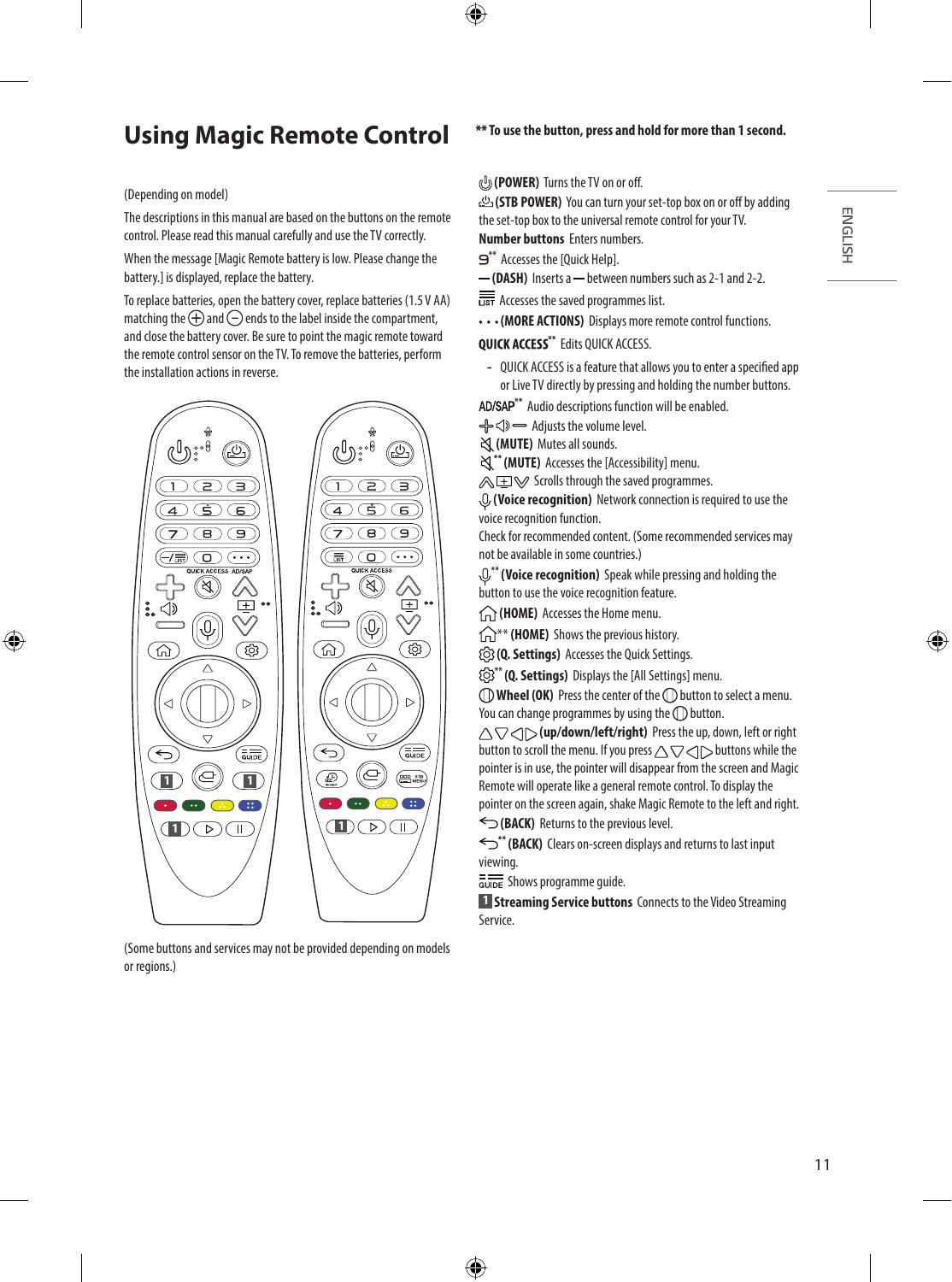- **ENGLISH** *ENGLISH\_Index*
- Shows the previous history.
- **(INPUT)** Changes the input source.
- **(INPUT)** Accesses the [Home Dashboard].

 $\overline{\mathbf{E}}$  are Displays the set-top box Home menu. (When you are not watching via a set-top box: the display changes to the set-top box screen.)

, , , These access special functions in some menus. **CO**<sup>\*\*</sup> Runs the record function.

, **(Control buttons)** Controls media contents.

### **Registering Magic Remote Control**

### **How to register the Magic Remote Control**

To use the Magic Remote, first pair it with your TV.

- 1 Put batteries into the Magic Remote and turn the TV on.
- 2 Point the Magic Remote at your TV and press the **Wheel (OK)** on the remote control.
- \* If the TV fails to register the Magic Remote, try again after turning the TV off and back on.

#### **How to deregister the Magic Remote Control**

Press the **(BACK)** and **(HOME)** buttons at the same time, for five seconds, to unpair the Magic Remote with your TV.

\* Pressing and holding the button will let you cancel and re-register Magic Remote at once.



• Do not mix new batteries with old batteries. This may cause the batteries to overheat and leak.

- Failure to match the correct polarities of the battery may cause the battery to burst or leak, resulting in fire, personal injury, or ambient pollution.
- This apparatus uses batteries. In your community there might be regulations that require you to dispose of these batteries properly due to environmental considerations. Please contact your local authorities for disposal or recycling information.
- Batteries inside or inside the product shall not be exposed to excessive heat such as sunshine, fire or the like.
- In Analogue TV and some countries, some remote control buttons may not work.

# **User Guide**

For more information about this TV, read the USER GUIDE embedded in the product.

• To open the USER GUIDE  $\widehat{\text{CD}} \to (\widehat{\cdot}) \to$  [Support]  $\to$  [User Guide]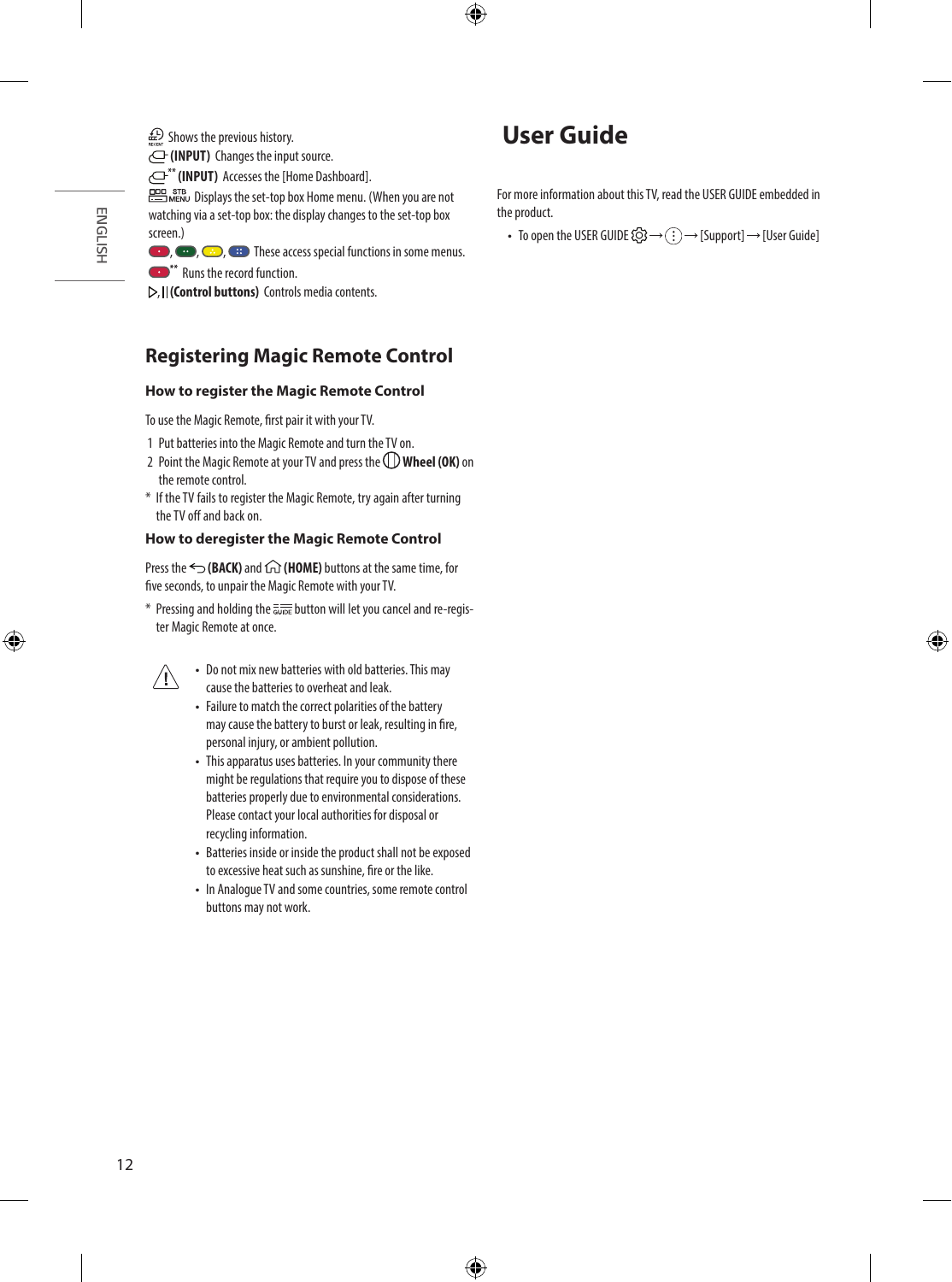# **Troubleshooting**

Cannot control the TV with the remote control.

- Check the remote control sensor on the product and try again.
- Check if there is any obstacle between the product and the remote control.
- Check if the batteries are still working and properly installed  $(\oplus)$ to  $\oplus$ ,  $\ominus$  to  $\ominus$ ).

No image display and no sound is produced.

- Check if the product is turned on.
- Check if the power cord is connected to a wall outlet.
- Check if there is a problem in the wall outlet by connecting other products.

The TV turns off suddenly.

- Check the power control settings. The power supply may be interrupted.
- Check if the auto-off function is activated on the settings related time.
- If there is no signal while the TV is on, the TV will turn off automatically after 15 minutes of inactivity.

When connecting to the PC (HDMI), no signal is detected.

- Turn the TV off/on using the remote control.
- Reconnect the HDMI cable.
- Restart the PC with the TV on.

#### **Abnormal Display**

- If the product feels cold to the touch, there may be a small "flicker" when it is turned on. This is normal, there is nothing wrong with product.
- This panel is an advanced product that contains millions of pixels. You may see tiny black dots and/or brightly coloured dots (red, blue or green) at a size of 1 ppm on the panel. This does not indicate a malfunction and does not affect the performance and reliability of the product. This phenomenon also occurs in third-party products and is not subject to exchange or refund.
- You may find different brightness and colour of the panel depending on your viewing position(left/right/top/down). This phenomenon occurs due to the characteristic of the panel. It is not related with the product performance, and it is not malfunction.
- Displaying a still image for a prolonged period of time may cause image sticking. Avoid displaying a fixed image on the TV screen for a long period of time.

#### **Generated Sound**

- "Cracking" noise: A cracking noise that occurs when watching or turning off the TV is generated by plastic thermal contraction due to temperature and humidity. This noise is common for products where thermal deformation is required.
- Electrical circuit humming/panel buzzing: A low level noise is generated from a high-speed switching circuit, which supplies a large amount of current to operate a product. It varies depending on the product. This generated sound does not affect the performance and reliability of the product.



• When cleaning the product, be careful not to allow any liquid or foreign objects to enter the gap between the upper, left or right side of the panel and the guide panel. (Depending on model)



- Make sure to wring any excess water or cleaner from the cloth.
- Do not spray water or cleaner directly onto the TV screen.
- Make sure to spray just enough of water or cleaner onto a dry cloth to wipe the screen.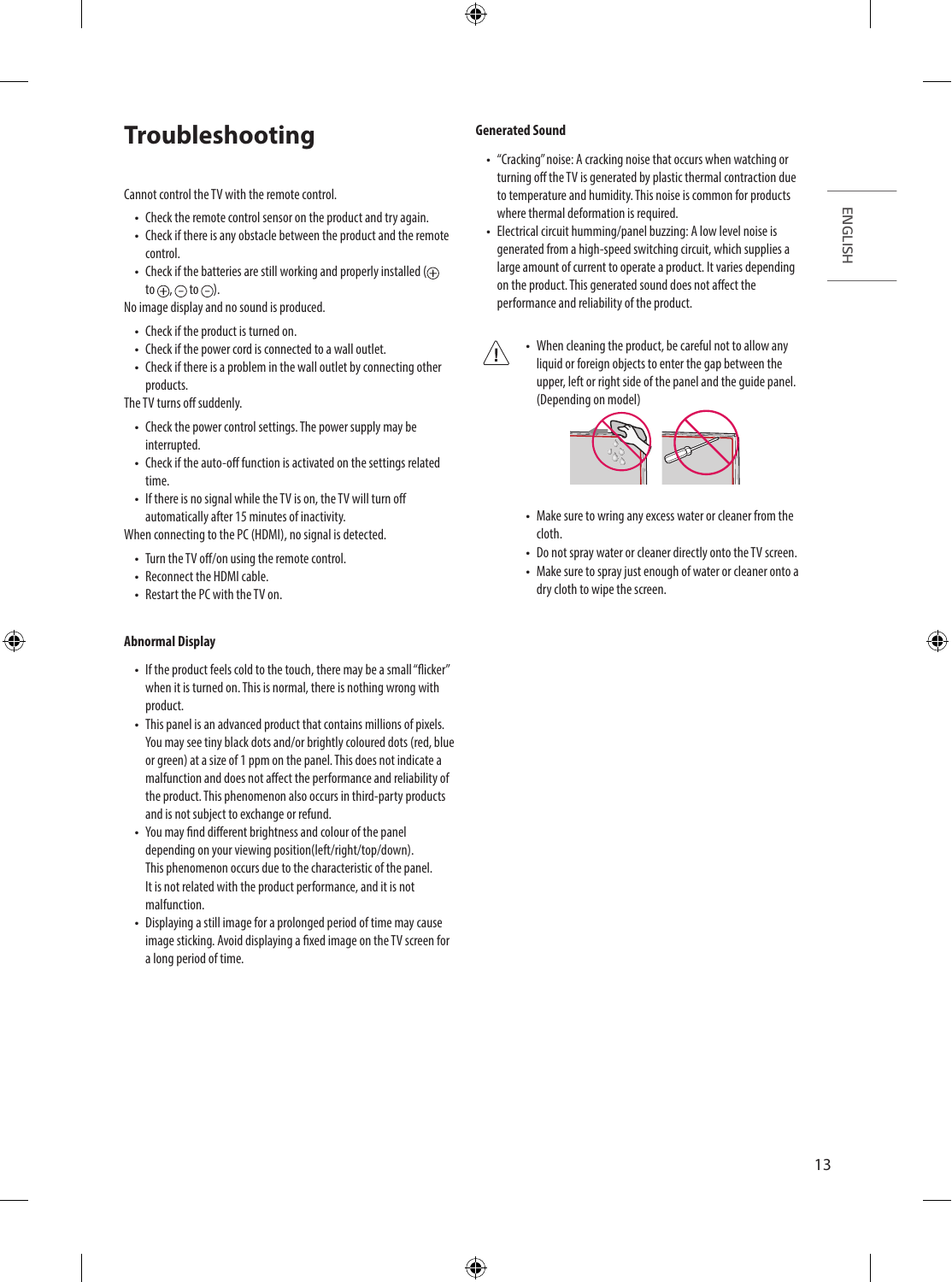# **Specifications**

| <b>Broadcasting Specifications</b>       |                                                               |                                                                    |
|------------------------------------------|---------------------------------------------------------------|--------------------------------------------------------------------|
|                                          | Digital TV                                                    | Analogue TV                                                        |
| <b>Television system</b>                 | $DVB-T/T21$<br>DVB-T/T2/C/S/S2 <sup>2</sup>                   | PAL B/B, PAL B/G, PAL D/K, PAL-I<br>SECAM B/G, SECAM D/K<br>NTSC-M |
| Programme coverage                       | <b>VHF, UHF</b><br>C-Band <sup>2</sup> , Ku-Band <sup>2</sup> | VHF, UHF, CATV                                                     |
| Maximum number of storable<br>programmes | DVB-T/T2 & Analogue TV: 3,000<br>DVB-S/S2: 6,000              |                                                                    |
| <b>External antenna impedance</b>        | 75 <sub>0</sub>                                               |                                                                    |
| CI Module <sup>3</sup> (W x H x D)       | 100.0mm x 55.0mm x 5.0mm                                      |                                                                    |

1 Only DVB-T2 support models. (Despite DVB-T2 model, DVB-T/T2 function does not apply in Philippines.)

2 Only DVB-T2/C/S2 support models.

3 Depending on model.

(Only 82/86UN80\*, 82/86UN81\*)

| Wireless module (LGSBWAC92) specifications                                                                                                                                                                                                                                                                                                                              |                     |  |
|-------------------------------------------------------------------------------------------------------------------------------------------------------------------------------------------------------------------------------------------------------------------------------------------------------------------------------------------------------------------------|---------------------|--|
| Wireless LAN (IEEE 802.11a/b/g/n/ac)                                                                                                                                                                                                                                                                                                                                    |                     |  |
| <b>Frequency Range</b>                                                                                                                                                                                                                                                                                                                                                  | Output Power (Max.) |  |
| 2,400 to 2,483.5 MHz                                                                                                                                                                                                                                                                                                                                                    | 18 dBm              |  |
| 5,150 to 5,725 MHz                                                                                                                                                                                                                                                                                                                                                      | 18 dBm              |  |
| 5,725 to 5,850 MHz                                                                                                                                                                                                                                                                                                                                                      | 12 dBm              |  |
| Bluetooth                                                                                                                                                                                                                                                                                                                                                               |                     |  |
| <b>Frequency Range</b>                                                                                                                                                                                                                                                                                                                                                  | Output Power (Max.) |  |
| 2,400 to 2,483.5 MHz                                                                                                                                                                                                                                                                                                                                                    | 8 dBm               |  |
| As band channels can vary per country, the user cannot change or adjust the operating frequency. This product is configured for the regional<br>frequency table.<br>For consideration of the user, this device should be installed and operated with a minimum distance of 20 cm between the device and the body.<br>* IEEE 802.11ac is not available in all countries. |                     |  |

| (Only Oman)      |
|------------------|
| OMAN-TRA         |
| D172249          |
| TRA/TA-R/6106/18 |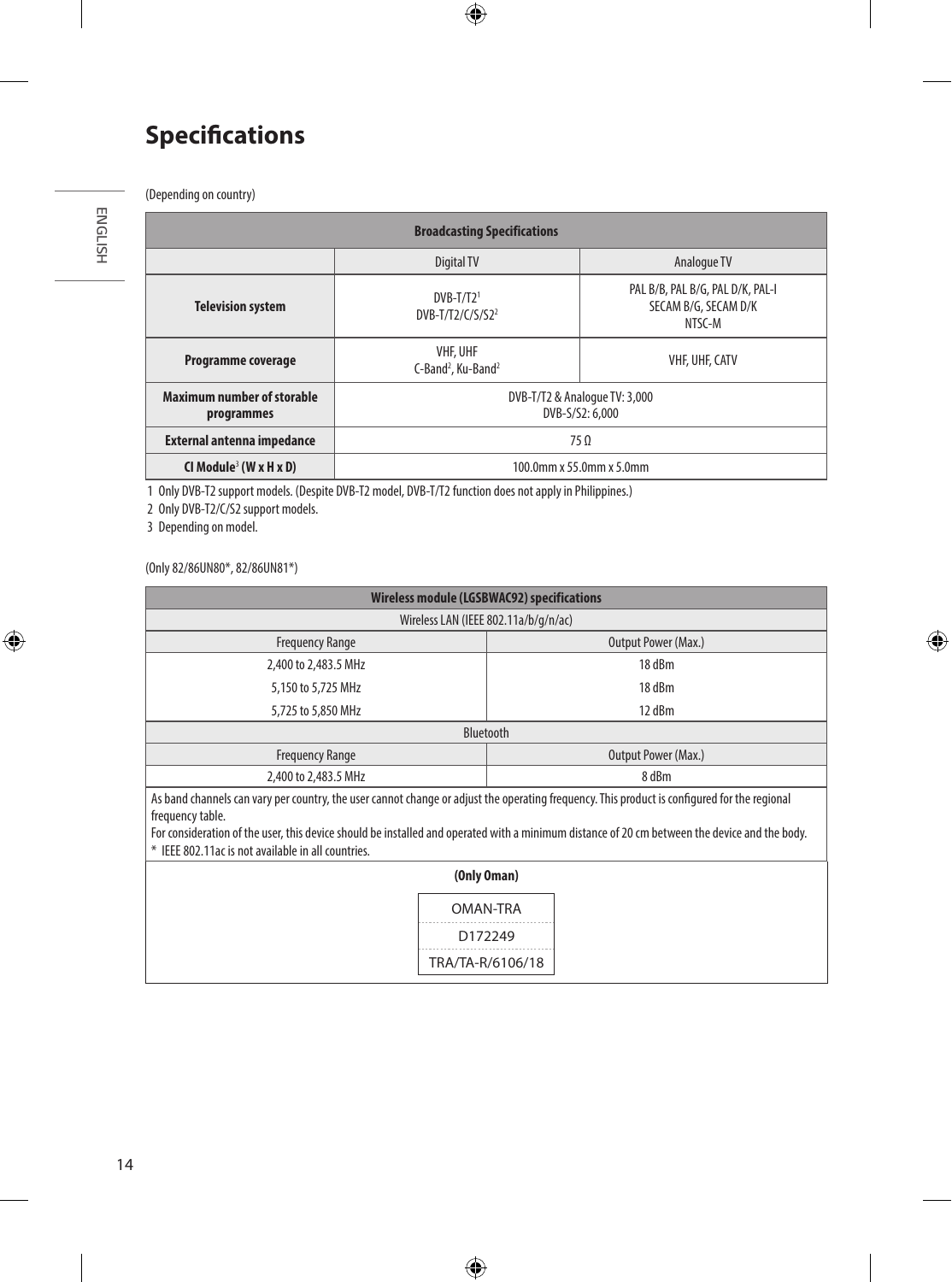| <b>Wireless module (LGSBWAC02) specifications</b>                                                                                                                                                                                  |                     |  |
|------------------------------------------------------------------------------------------------------------------------------------------------------------------------------------------------------------------------------------|---------------------|--|
| Wireless LAN (IEEE 802.11a/b/g/n/ac)                                                                                                                                                                                               |                     |  |
| <b>Frequency Range</b>                                                                                                                                                                                                             | Output Power (Max.) |  |
| 2,400 to 2,483.5 MHz                                                                                                                                                                                                               | 17 dBm              |  |
| 5,150 to 5,725 MHz                                                                                                                                                                                                                 | 19 dBm              |  |
| 5,725 to 5,850 MHz                                                                                                                                                                                                                 | 10.5 dBm            |  |
| Bluetooth                                                                                                                                                                                                                          |                     |  |
| <b>Frequency Range</b>                                                                                                                                                                                                             | Output Power (Max.) |  |
| 2400 to 2483.5 MHz                                                                                                                                                                                                                 | 8.5 dBm             |  |
| $\mathcal{A}$ . The contract of the contract of the contract of the contract of the contract of the contract of the contract of the contract of the contract of the contract of the contract of the contract of the contract of th |                     |  |

As band channels can vary per country, the user cannot change or adjust the operating frequency. This product is configured for the regional frequency table.

For consideration of the user, this device should be installed and operated with a minimum distance of 20 cm between the device and the body. \* IEEE 802.11ac is not available in all countries.

| TELL OVZ. I TAL IS HUL AVAIIADIC III AII CUUILITES. | (Only Oman)      |
|-----------------------------------------------------|------------------|
|                                                     | <b>OMAN-TRA</b>  |
|                                                     | D172338          |
|                                                     | TRA/TA-R/8042/19 |

| <b>Environment condition</b> |                   |  |
|------------------------------|-------------------|--|
| <b>Operating Temperature</b> | 0 °C to 40 °C     |  |
| <b>Operating Humidity</b>    | Less than 80 %    |  |
| <b>Storage Temperature</b>   | $-20$ °C to 60 °C |  |
| <b>Storage Humidity</b>      | Less than 85 %    |  |

- The energy information provided with the product is indicated in accordance with the regulations of each country. (Depending on Country) - The Energy consumption is measured in accordance with IEC 62087.
- Actual Energy consumption may vary depending on factors such as the type of video content being played and TV settings.
- For information of the power supply and power consumption, refer to the label attached to the product. (Depending on Country)
	- The typical power consumption is measured in accordance with IEC 62087 or each country's energy regulations.
		- \* On some models, the label is inside the external device connection terminal cover.
		- \* Depending on the model or country, the typical power consumption may not be on label.

#### **(Only Nigeria)**

**Connection and use of this communications equipment is permitted by the Nigerian Communications Commission**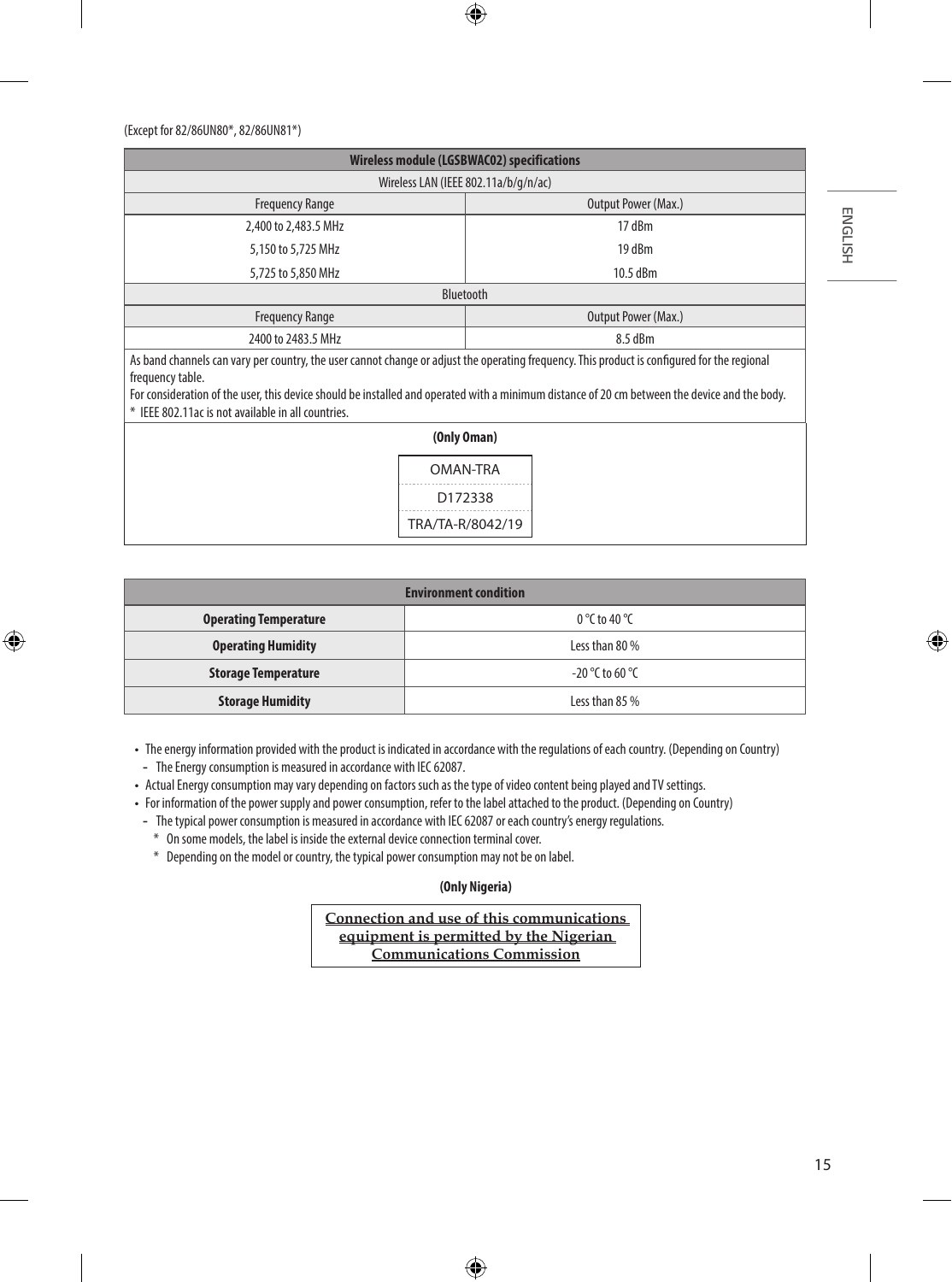### **Open Source Software Notice Information**

To obtain the source code under GPL, LGPL, MPL, and other open source licenses, that is contained in this product, please visit *[http://opensource.](http://opensource.lge.com) [lge.com](http://opensource.lge.com).*

In addition to the source code, all referred license terms, warranty disclaimers and copyright notices are available for download.

LG Electronics will also provide open source code to you on CD-ROM for a charge covering the cost of performing such distribution (such as the cost of media, shipping, and handling) upon email request to *opensource@lge.com.*

This offer is valid for a period of three years after our last shipment of this product. This offer is valid to anyone in receipt of this information.

# **Licenses**



# **OUICKSET**

(Magic Remote supported models only)



# **Regulatory**

### **WARNING! (STABILITY HAZARD)**

- A television set may fall, causing serious personal injury or death. Many injuries, particularly to children, can be avoided by taking simple precautions such as:
- ALWAYS use cabinets or stands or mounting methods recommended by the manufacturer of the television set.
- ALWAYS use furniture that can safely support the television set.
- ALWAYS ensure the television set is not overhanging the edge of the supporting furniture.
- ALWAYS educate children about the dangers of climbing on furniture to reach the television set or its controls.
- ALWAYS route cords and cables connected to your television so they cannot be tripped over, pulled or grabbed.
- NEVER place a television set in an unstable location.
- NEVER place the television set on tall furniture (for example, cupboards or bookcases) without anchoring both the furniture and the television set to a suitable support.
- NEVER place the television set on cloth or other materials that may be located between the television set and supporting furniture.
- NEVER place items that might tempt children to climb, such as toys and remote controls, on the top of the television or furniture on which the television is placed.

If the existing television set is going to be retained and relocated, the same considerations as above should be applied.

### **Symbols**

|    | Refers to alternating current(AC). |
|----|------------------------------------|
|    | Refers to direct current(DC).      |
|    | Refers to class II equipment.      |
| rh | Refers to stand-by.                |
|    | Refer to "ON" (power).             |
|    | Refers to dangerous voltage.       |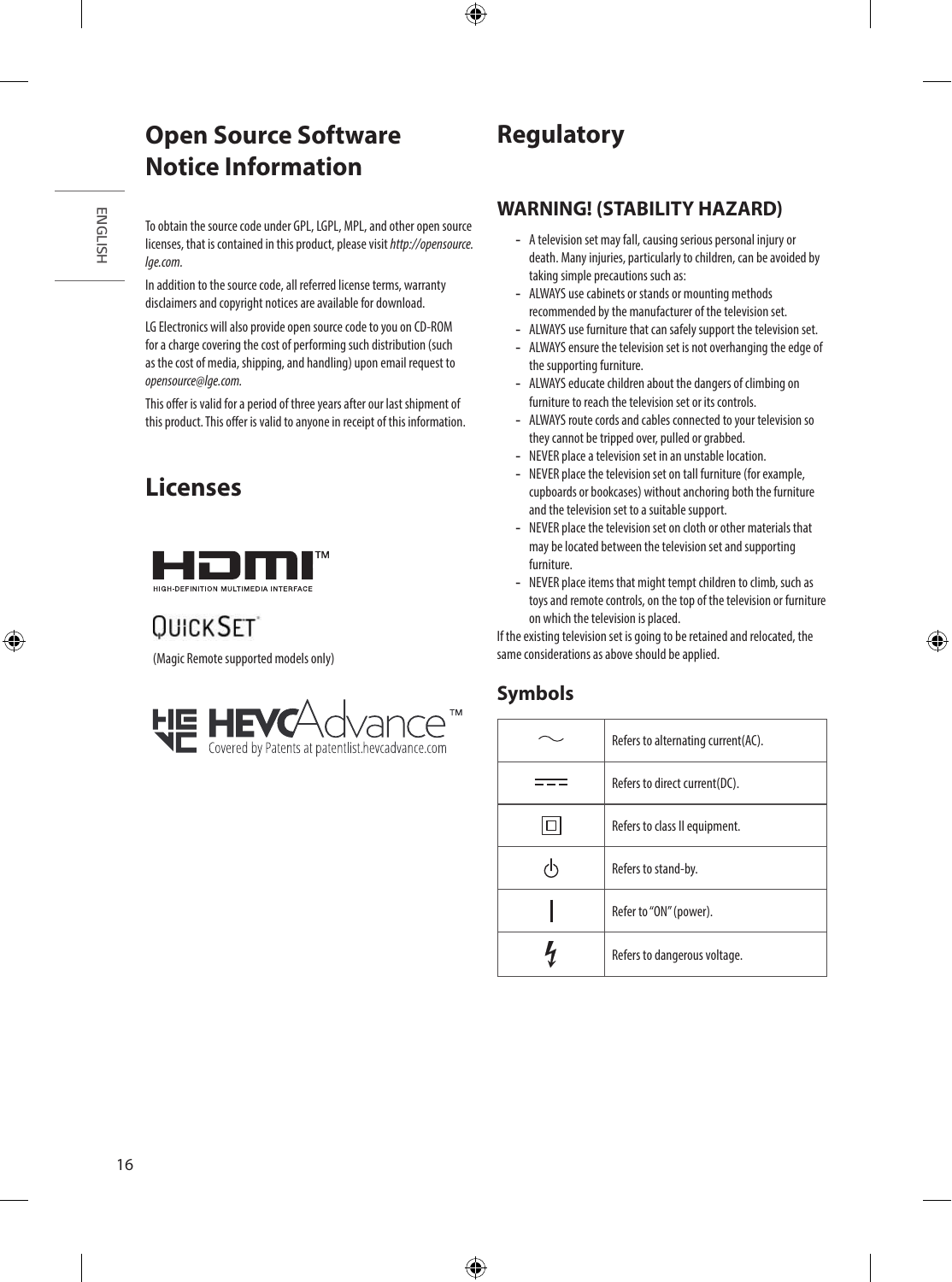### **(Only Jordan)**

### **WEEE**



#### **Disposal of your appliance**

The symbol indicating separate collection for electrical and electronic equipment consists of the crossed-out wheeled bin.

 $C<sub>1</sub>$ 

[For Saudi Arabia]

1) All batteries should be disposed separately from the municipal waste stream via designated collection facilities appointed by the government or the local authorities.

2) The correct disposal of your old batteries will help to prevent potential negative consequences for the environment, animal and human health.

3) For more detail information about disposal of your old batteries,

please contact your city office, waste disposal service or the shop where you purchased the product.

Also You can contact our LG Support Representative Call center from below Link

https://www.lq.com/sa\_en/support/contact/telephone